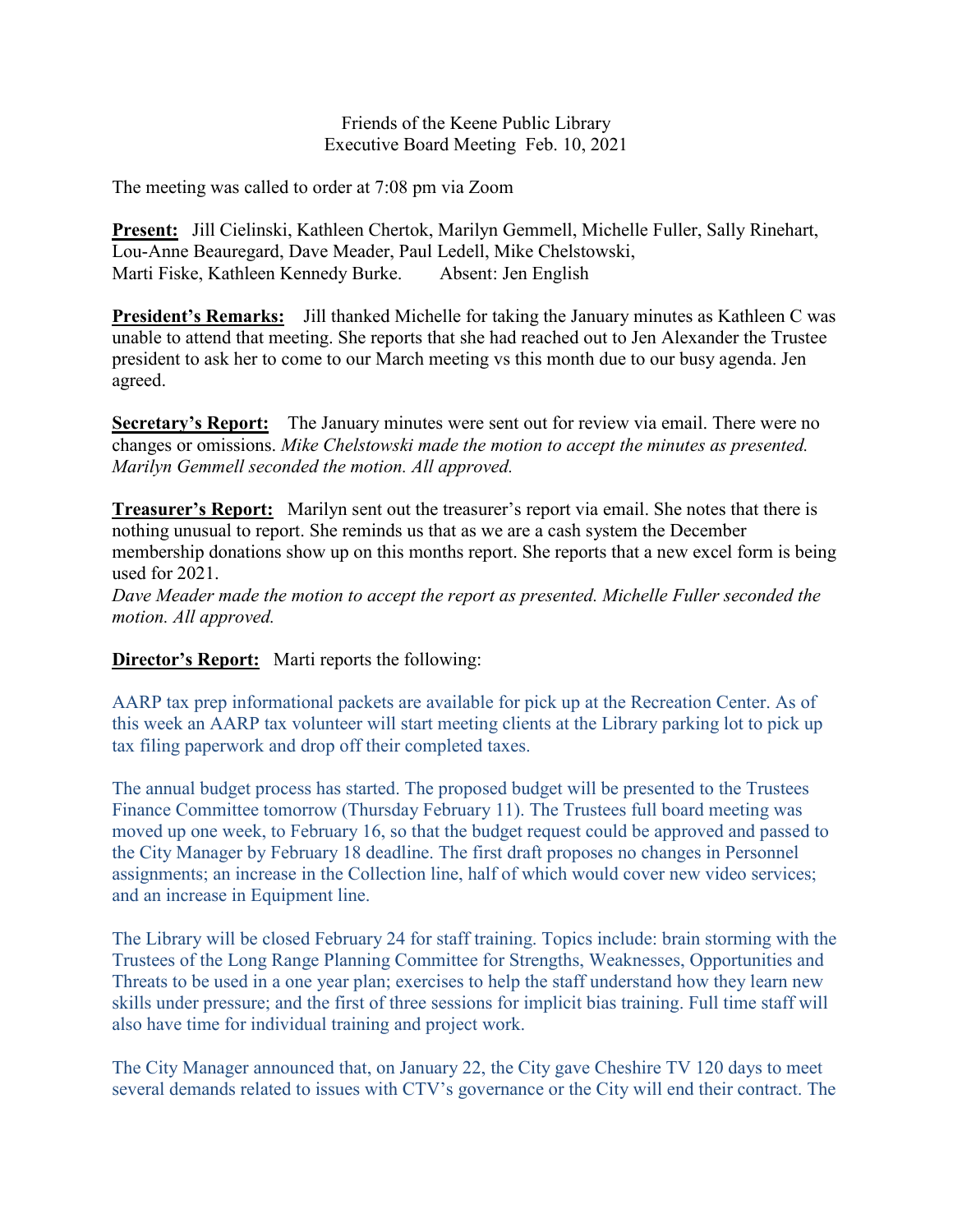City owns all of CTV's equipment and holds their lease so if the City ends their contract CTV effectively dissolves. \$1,800 per month goes into the Heberton Cost Center to help pay for maintenance, repairs, upgrades associated with the Annex. Dissolution of CTV's lease would end that income. Resolution or termination could be completed by late April.

Finally she notes that curb side pick up continues. The City positivity rate for COVID hovers around the 5% level. Changes to the current library access plan will be discussed at the next Trustee meeting.

**Trustees Report:** Kathleen reports that with the agreement by all three parties involved (the City, the FKPL and the Trustees) the monies allocated will be spent to hire the consultant to analyze the sound issues at Heberton Hall. The City will pursue appropriate compensation for the problem.

The Trustees approved the Sentinel (newspaper) digitalization project.

She reports that the long range planning committee met in January and they will first work on a one year plan and then a five year plan. They will participate in the Library's staff training day and will do a SWOT brain storming with staff and have also invited members of the Friends to participate.

She notes that the Trustees continue to work on their policy revisions and updates so that they meet current needs and that the online and written versions match.

She reports that the monthly Trustee meeting has been moved up by a week so that the Library budget can be approved before it goes to the City Manager by the 2/18/2021deadline.

**Jill's Recap of Trustee Meeting:** Kathie, Lou-Anne, Sally and I attended the Library Board of trustees meeting on January 26th. The purpose of the invitation for the Friends to attend was to clarify the recent discussions and concerns regarding fundraising and a policy recently unearthed during the Board of Trustees review of all Trustee policies. There was a lot of confusion regarding the policy which seemed to be targeted at our interest in fundraising for the library utilizing the gaming opportunity. The policy itself pertains to any organization that would like to fundraise for the library and is not specifically targeted at the FKPL. (although we are currently the main organization that fundraises for the library). The policy was put in place in the mid 1980s.

Jen Alexander clarified that The Friends are not controlled by the Trustees in any way, and they would not interfere should we choose to go forward with the gaming opportunity. They did say that they have the right not to accept the funds. The Trustees are in the process of reviewing and updating all of their policies. In no way do they want to change the relationship they have with the FKPL as we have been longstanding partners with the same goal, to support the Keene Public Library.

To that end, they had 3 proposals for us to consider.

1. We have liaison from the Trustees (Kathleen Kennedy-Burke) who attends our meetings, they would like us to consider our having a liaison that attends their meetings.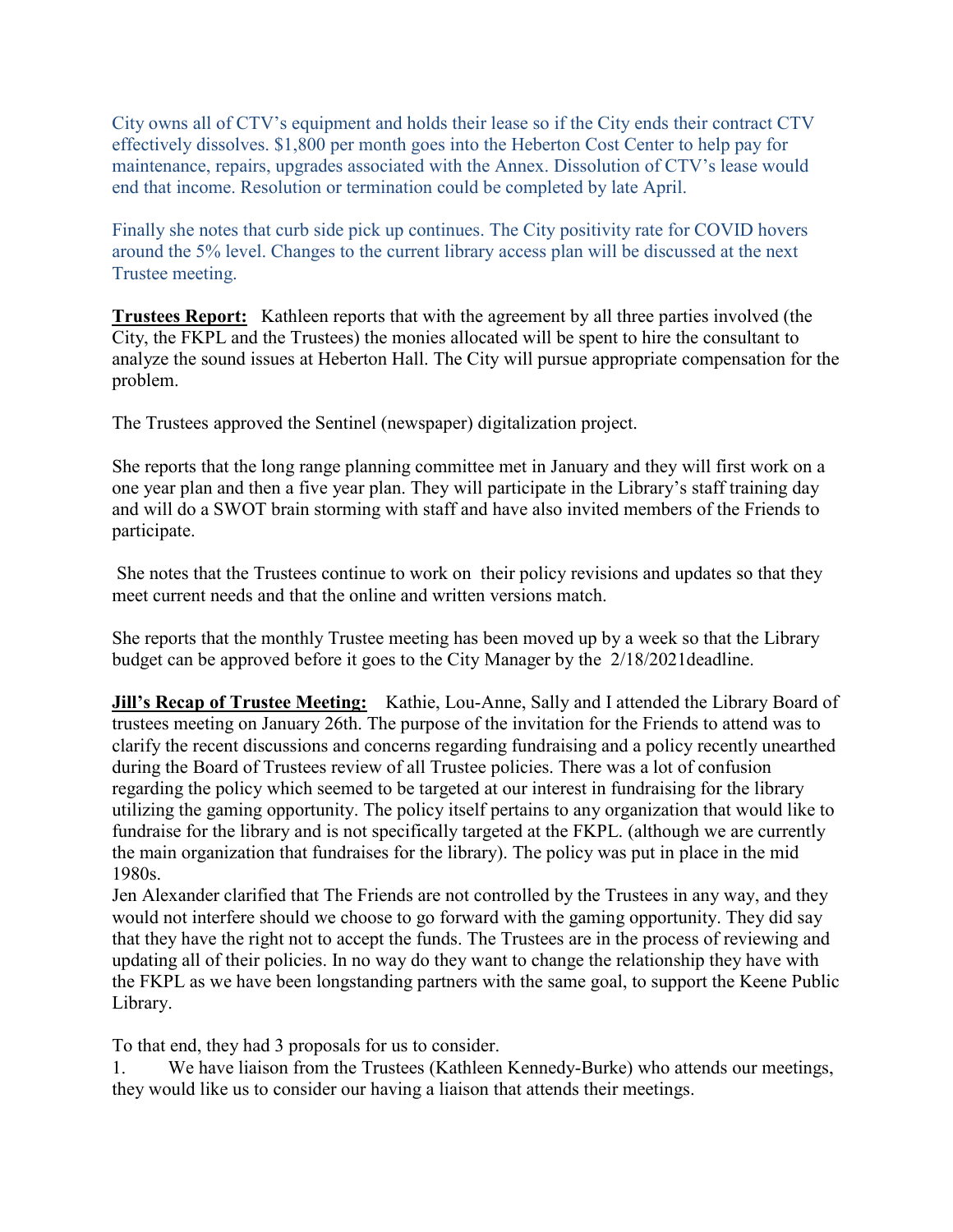2. They are proposing a working group that would be charged with creating a Memorandum of Understanding that describes our working relationship. I has been suggested that such a document existed long ago but neither party can find this document.

3. They would like to include FKPL participation in the newly regenerated Strategic Planning Process that the Trustees are implementing in the near future.

Jen Alexander would like to attend our meeting to discuss these initiatives. I have invited her to join us.

**Gaming Funding Raising Opportunity:** Paul reports that all the paper work is complete and that the Friends now need to decide if we are moving ahead with this opportunity to raise funds by entering into a contract with Wonder Casino this year.

It has been clarified by the Library Trustees (above) that the FKPL is free to make their own decision about how to raise funds. The Trustees are currently clarifying their policy concerning what manner of fund raising is appropriate for Library acceptance. They note that they have the right to not accept funds for the Library if they deem the source to be in conflict with their policy.

It is noted by Marilyn that any funds received from this gaming opportunity can be put into a restricted fund and how this money is spent could be itemized so that if the Trustees should decide to not accept gaming funds it would be clear as to where the money is used. A discussion followed.

*Sally Rinehart made a motion to move forward to enter into a contract for the year 2021 with Wonder Casino. Lou-Anne Beauregard seconded the motion. The motion passed. Five for, four against and one abstention.*

**Committee Structure:** Mike distributed, by email, a document regarding potential committees and their purpose and structure to start a discussion.

The goal of updating current committees would be to define roles and responsibilities; set clear expectations of board members and committee members; relieve the burden on officers and onemember committees and help with recruiting of new members and officers.

Of note, per our by laws, committees can include non-board members. By reaching out to our members/volunteers to join committees, the goal would be to engage them to participate more in the Friends' work and to see how the board functions leading to the possibility of interest in becoming a board member.

Further discussion/suggestions of this agenda item will be brought to the March meeting.

**Other Business:** A letter from Kevin Watterson regarding the Reading with Ribby program was forwarded by email from Jill to the board. He acknowledged that with the COVID situation nonprofit's fund raising opportunities have been impacted which might affect what/how we are able to contribute to the program this year. Of note, our 2021 budget which was passed last November included the usual \$5000 to the Reading with Ribby program. Jill will contact him with that information.

Jill asks board members to consider volunteering to participate in the Trustees' strategic planning exercise (SWOT). It will be via Zoom with Jen Alexander facilitating and they would like up to